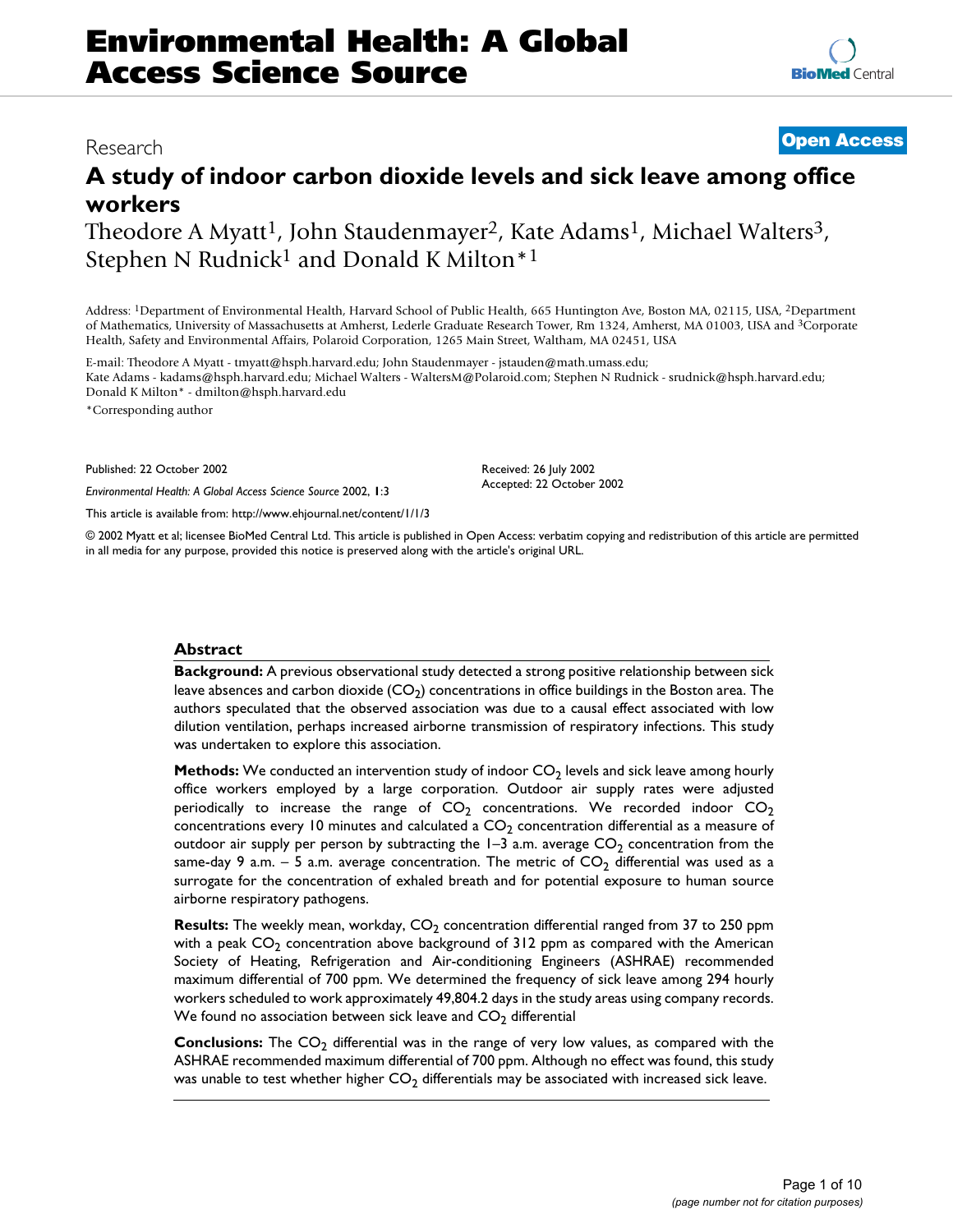# **Background**

The majority of studies of indoor environmental quality and health outcomes focus primarily on the office environment and sick building syndrome symptoms or rare illnesses such as hypersensitivity pneumonitis. Very few studies have attempted to determine the effects of ventilation on short-term sick leave absences caused by respiratory infections.

Several studies have, however, made links between ventilation and respiratory illness [1–4]. Two of these studies were conducted in military settings. In a study at Army training centers, Brundage and colleagues detected significantly higher rates of febrile respiratory illness among building occupants housed in modern barracks with low outdoor air ventilation rates as compared to soldiers housed in older barracks with higher ventilation rates [2]. In a study conducted during the Gulf War, Richards and his colleagues concluded that upper respiratory symptoms were more frequent in troops housed in air-conditioned barracks when compared to those that were housed in non-air-conditioned barracks, open warehouses or tents [3]. In a hospital-based study, an outbreak of varicella virus was explained by airflow studies, which demonstrated the spread of airborne virus from an infected patient housed in an isolation room to 15 other patients [1]. In a study conducted during a pneumococcal disease epidemic in a crowded jail, it was shown that attack rates were 95% higher in cells with the lowest volume of air supply per person [4].

Two studies have suggested a relationship between respiratory infections and office environments. In a study first published in 1960, Gwaltney and his colleagues conducted an extensive study at a large insurance company. Their results suggested that working adults were responsible for introducing 32% of the colds their families contracted [5– 7]. More recently, a study of Finnish office workers suggested that workers who share offices are at increased risk of colds, although this study failed to conclude if the infections were transmitted as airborne infections or were transmitted by either large droplets or direct contact [8].

An underutilized method of evaluating building occupant health, which is particularly useful in office settings, is sick leave data. Sick leave data has been used for a variety of purposes such as to evaluate health promotion programs [9,10], and to assess the efficacy of influenza vaccination [11]. In general, a large fraction of sick leave is caused by respiratory illness [11–13]. In a study conducted by Nichol et al., upper respiratory infections accounted for approximately 65% of sick leave days among working adults [11]. In a study of military aircrews, respiratory infections accounted for 70% of the total number of days the crews were grounded [12]. In a study conducted on government employees in the United Kingdom, respiratory infections and gastroenteritis accounted for over half of all absences [13]. Milton et al. [14] used sick leave data to identify an association between outdoor air supply levels and sick leave among office workers. The results indicated that lower levels of outdoor air supply in office buildings were associated with increased sick leave. This association was seen in both crude analyses of annual total absence and in an analysis of short-term absences. This association between ventilation and absences occurred at ventilation levels that have not often been associated with non-specific symptoms or with building related complaints [14]. Because of this, the authors speculated that the observed association between indoor carbon dioxide  $(CO<sub>2</sub>)$  levels and sick leave might have been due to the increased spread of respiratory illness from either airborne spread of infection or increased susceptibility [15].

To determine whether a causal association could be confirmed, we conducted an experimental intervention study of indoor  $CO<sub>2</sub>$  levels, used as a surrogate for the concentration of viable airborne microorganisms capable of causing a respiratory infection and sick leave among hourly office workers at Polaroid Corporation.

# **Methods**

# *Study design*

We conducted a blinded experimental intervention study to determine the effect indoor  $CO<sub>2</sub>$  concentrations on sick leave absences among hourly office workers in selected areas of two office buildings. To increase the range of  $CO<sub>2</sub>$ concentrations, the outdoor air supply dampers were adjusted to fixed positions that alternately reduced or increased the outdoor air supply. We attempted to increase the outdoor air supply only during periods in which the economizer function of the heating, ventilation and airconditioning (HVAC) units would generally decrease the amount of outdoor air, such as during the heating and cooling seasons of summer and winter. In general, we tried to obtain  $CO<sub>2</sub>$  concentrations in the range of 100– 250 ppm above background levels during high ventilation intervention cycles and 350–500 ppm above background in low ventilation intervention cycles. All  $CO<sub>2</sub>$  concentrations were less than the American Society of Heating, Refrigerating, and Air-Conditioning Engineers (ASHRAE) guidelines. Each intervention cycle lasted approximately three months. The study design was reviewed and approved by the Harvard School of Public Health Human Subjects Committee.

# *Office buildings and study population*

The office buildings used for the study were owned and occupied by Polaroid Corporation. All were located in suburban Boston, Massachusetts, were open-plan offices with cubicles, and were mechanically ventilated without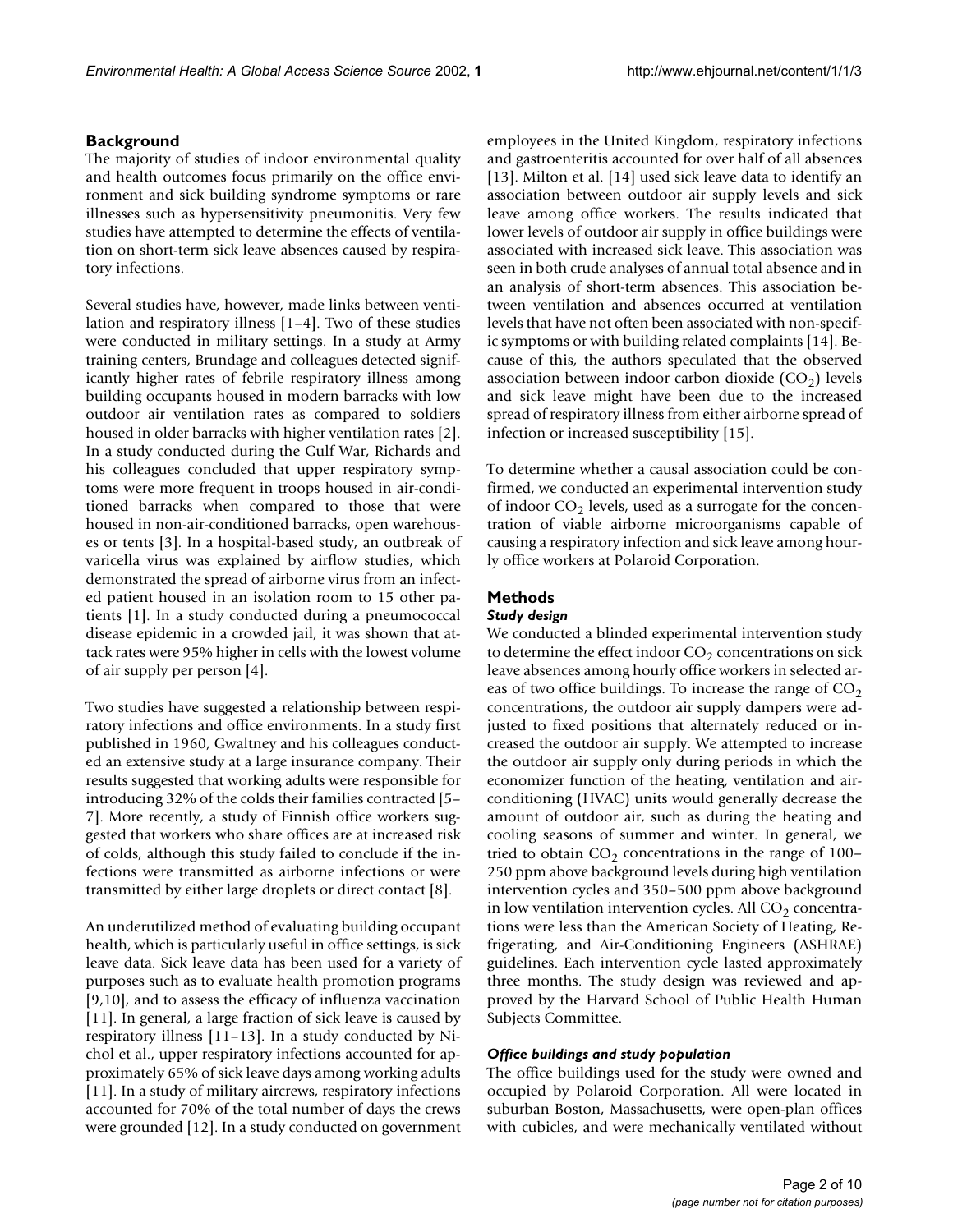| Table 1: Building characteristics |  |
|-----------------------------------|--|
|-----------------------------------|--|

| <b>Building</b>                            |            |        |
|--------------------------------------------|------------|--------|
| Year Built                                 | 1966       | 1963a  |
| Type of HVAC <sup>b</sup>                  | <b>VAV</b> | CAV    |
| Number of HVAC units serving study area    |            |        |
| Floor Area $(\text{ft}^2)$                 | 32,067     | 27,000 |
| Average Study Area Population <sup>c</sup> | 69         | 60     |

aConverted to office space in 1988. bVAV = variable air volume HVAC, CAV = constant air volume HVAC. <Determined by random headcounts.

humidification. Building 1 was ventilated with a variable air volume system, while Building 2 had a constant air volume system. The variable air volume system in Building 1 was overridden during the study, thereby effectively running the system as a constant air volume system. The study buildings had a high outside air ventilation capacity either by design or because they were remodeled from manufacturing spaces. Building 1 was studied from November 1999 to June 2001 and Building 2 was studied from November 2000 to June 2001. Two other buildings were studied but eventually proved unsuitable. Building 3 was withdrawn because few of the occupants were hourly workers and other means of acquiring accurate attendance data proved to be inadequate. Building was 4 dropped because outdoor air supply rates could not be adequately controlled. To determine the number of occupants in the buildings, headcounts were taken either at 10 a.m. or 2 p.m. on randomly selected days throughout the study. Table 1 describes specific information regarding the study buildings and study population.

# *Ventilation and CO2 measurements*

To alter the levels of fresh air entering the buildings, the dampers on the air intakes were locked into fixed positions at each cycle of the intervention. To determine the air changes per hour in the buildings, we conducted tracer gas tests periodically. Sulfur hexafluoride  $(SF_6)$  was used to generate a tracer gas decay curve. We injected  $SF<sub>6</sub>$  into the fresh air plenum, followed by measurements in work areas and in the main return air duct with photoacoustic gas monitors (Bruel & Kjaer, Naerum, Denmark) with a  $SF<sub>6</sub>$  filter (Model 1302).

Carbon dioxide concentrations in the study areas were measured once every 10 min with Vaisala monitors (model GMD20, Woburn, Massachusetts) attached to data loggers (HOBO H08-004-02, Onset Computer Corp., Bourne, MA). We calibrated each monitor with three known  $CO<sub>2</sub>$  concentrations covering the range of 0–1000 ppm at least once per intervention cycle. We placed at least two centrally located monitors in each study area approximately 1 1/2 m above the floor. In addition, we located monitors out of doors on the roofs of study buildings.

<span id="page-2-0"></span>Our primary exposure measure was the  $CO<sub>2</sub>$  concentration above background in each building. This  $CO<sub>2</sub>$  differential is used as a marker for the amount of air that has been previously breathed by building occupants. Rebreathed air potentially contains respiratory pathogens from infectious occupants. To determine the differential, we first averaged the workday (9 a.m. to 5 p.m.)  $CO_2$  concentration and subtracted the average  $CO<sub>2</sub>$  concentration 1 a.m. – 3 a.m. measured on the same date by the same monitor. The 1 a.m. – 3 a.m. concentration measured by the same monitor was used rather than the outdoor  $CO<sub>2</sub>$ concentration because the  $CO_2$  monitors tend to exhibit baseline drift. The average  $CO<sub>2</sub>$  differential for the day was computed as the average across all monitors in the study area. We then averaged the daily  $CO<sub>2</sub>$  differentials to compute a weekly average  $CO<sub>2</sub>$  concentration differential.

### *Bioaerosol and particulate sampling*

We sampled for airborne endotoxin and particulate in each building during each intervention cycle. Samples were collected on 37 mm diameter 0.4-µm pore diameter polycarbonate membrane filters (Whatman Nucleopore Filtration Products, Clifton, New Jersey) in closed face polystyrene cassettes (Millipore, Bedford, Massachusetts) at 4 liters per minute (l/min) using sampling pumps in acoustic foam insulated boxes. We extracted the filters in phosphate triethylamine buffer (pH 7.5) and assayed the filter extracts for endotoxin levels using the kinetic limulus assay with resistant-parallel-line estimation (KLARE) method [16,17]. Endotoxin levels are reported as endotoxin units per cubic meter of air  $(EU/m<sup>3</sup>)$ . Particulate samples were collected with Harvard Impactors [18] on 41 mm diameter 2.0-µm Teflo filters (Pall Gelman, Ann Arbor, Michigan) at 4 l/min. Both endotoxin and  $PM_{2.5}$ samples were collected for three consecutive days during working hours (9 a.m. to 5 p.m.) from the breathing zone of seated building occupants in the same location during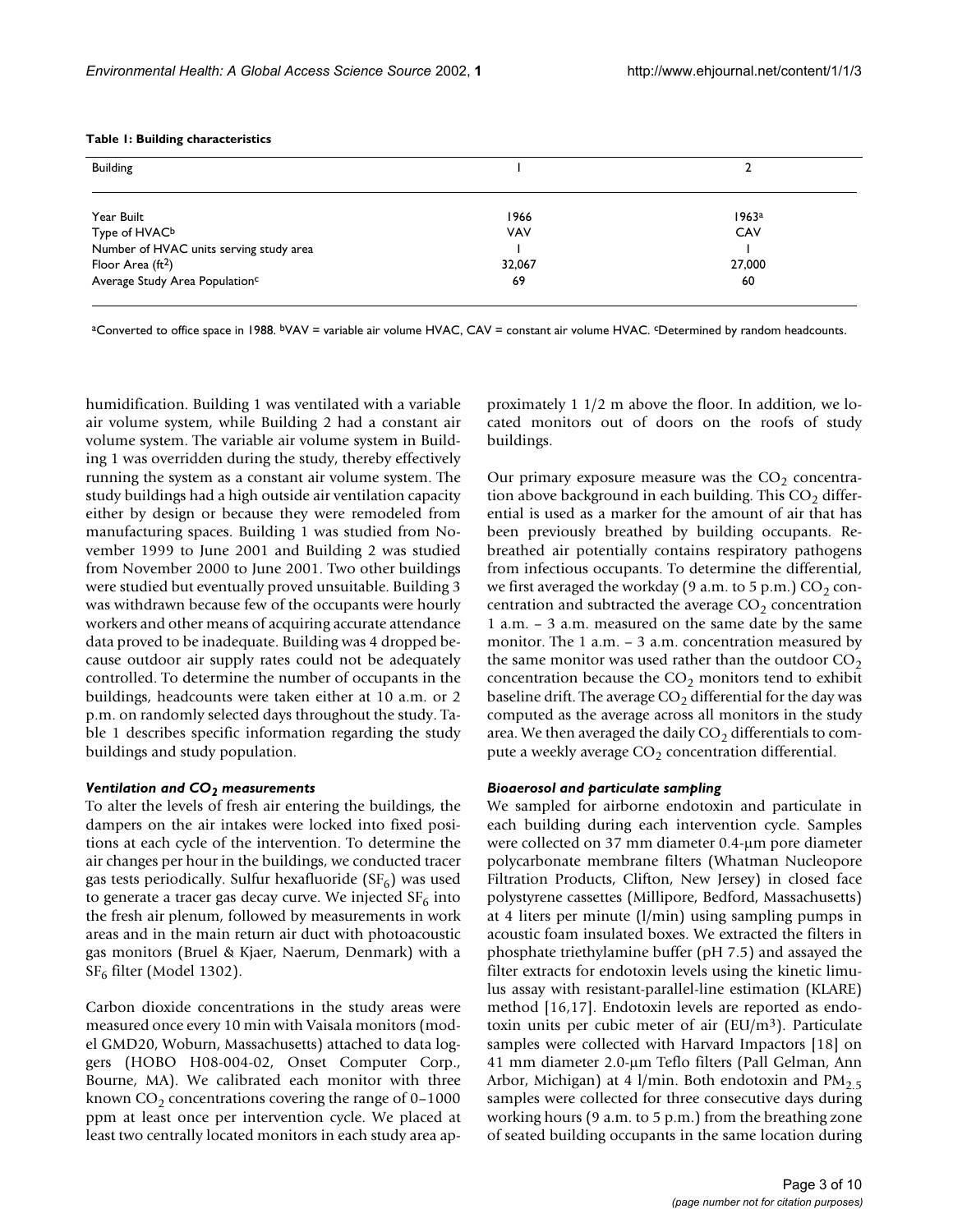| <b>Building</b>                                               |                |                |
|---------------------------------------------------------------|----------------|----------------|
| <b>Total Hourly Workers</b>                                   | 104            | 190            |
| Males $(\%)$                                                  | 65             | 53             |
| White (%)                                                     | 77             | 62             |
| Mean Age (SD)                                                 | 48.1 $(9.1)$   | 48.8 (8.0)     |
| <b>Total Hours Scheduled</b>                                  | 17,3816.7      | 22,4616.6      |
| <b>Total Sick Hours</b>                                       | 2,290.0        | 2,156.6        |
| Weekly Average Sick Leave Rate (hrs sick/ hrs scheduled) (SD) | 0.0128(0.0097) | 0.0097(0.0055) |
|                                                               |                |                |

#### **Table 2: Characteristics of study population**

each sampling period. Sampling took place over two weeks. In addition, we inspected each building for possible bioaerosol sources prior to its entry into the study, and again periodically throughout the study. We conducted a thorough building walk-through, looking at the building exterior and surroundings, air intakes, HVAC system, mechanical rooms, occupied space, storage areas, and any other areas, which might contain bioaerosol reservoirs. Special attention was given to air handling units and any other areas where excessive moisture is likely to accumulate.

#### *Attendance data*

Hourly attendance and demographic data for the study were collected using corporate databases. The Information Technology Department provided attendance data from the payroll records for hourly employees. Workers in the hourly payroll system completed weekly time cards that contained information on hours worked and time claimed for various leave categories including sick time, vacation, and personal leave. Demographic data was provided from the Human Resources Department all-employees database. Available demographic variables included employee ID number, seniority information (start, termination, retirement dates, etc.), race, gender, age, disability, and various job and departmental classifications. Final analytic data sets were produced with one record per week per hourly employee, with demographic data appended to each record.

#### *Data analysis*

<span id="page-3-0"></span>We analyzed the relationship between  $CO<sub>2</sub>$  exposure in the previous week and absence in the current week using a generalized additive mixed model [19] with a logit link. A model employing continuous exposure was chosen a priori over a simple model categorizing intervention intervals as high and low outdoor air supply because a continuous model with appropriate lags does not require elimination of data from wash-out periods at the start of each interval, and allows for differences between successive high (or low) interventions. The model used extends multiple logistic regression with an estimated "over-dispersion parameter" in two ways [20]. First it allows the relationship between the covariates and input to the logit link to follow a smooth, not necessarily linear curve. The specific shape of the curve is modeled with a spline, a flexible model that essentially allows the data to determine the shape of the relationship. This feature of the model is necessary in our study since there is a markedly nonlinear relationship between  $CO<sub>2</sub>$  exposure and the logit of absence probability. The second way this model extends multiple logistic regression is that it accounts for the correlation within the repeated measures on individuals using individual specific random effects [21]. As discussed in Ruppert *et al*[22] we estimate the parameters in this model using the pseudo-likelihood method implemented by the SAS macro GLIMMIX [23].

#### **Results**

A total of 294 hourly workers, whose characteristics are shown in Table [2,](#page-2-0) worked in the two buildings and were included in the final analysis. Although each study area had both salaried and hourly employees, only hourly employees were considered in the data analysis, because of the accuracy of records of their attendance data and because they spend the majority of their work hours in their assigned offices. The hourly workforce was very transient which accounts for the large number of study subjects compared to the average number of occupants in the buildings. The majority of the study subjects did not reside in the study buildings for the entire study period. The study included a total of approximately 49804 scheduled workdays and a total of 4405.6 hours of sick leave.

The  $CO<sub>2</sub>$  data over the course of the study is summarized in Table [3](#page-3-0). Outdoor  $CO<sub>2</sub>$  measurements confirmed that the indoor  $CO<sub>2</sub>$  concentrations returned to outdoor background concentrations each evening. The average weekly outdoor  $CO<sub>2</sub>$  concentration for Building 1 was 417 ppm (Range: 324–497 ppm) and 450 ppm (Range: 327–549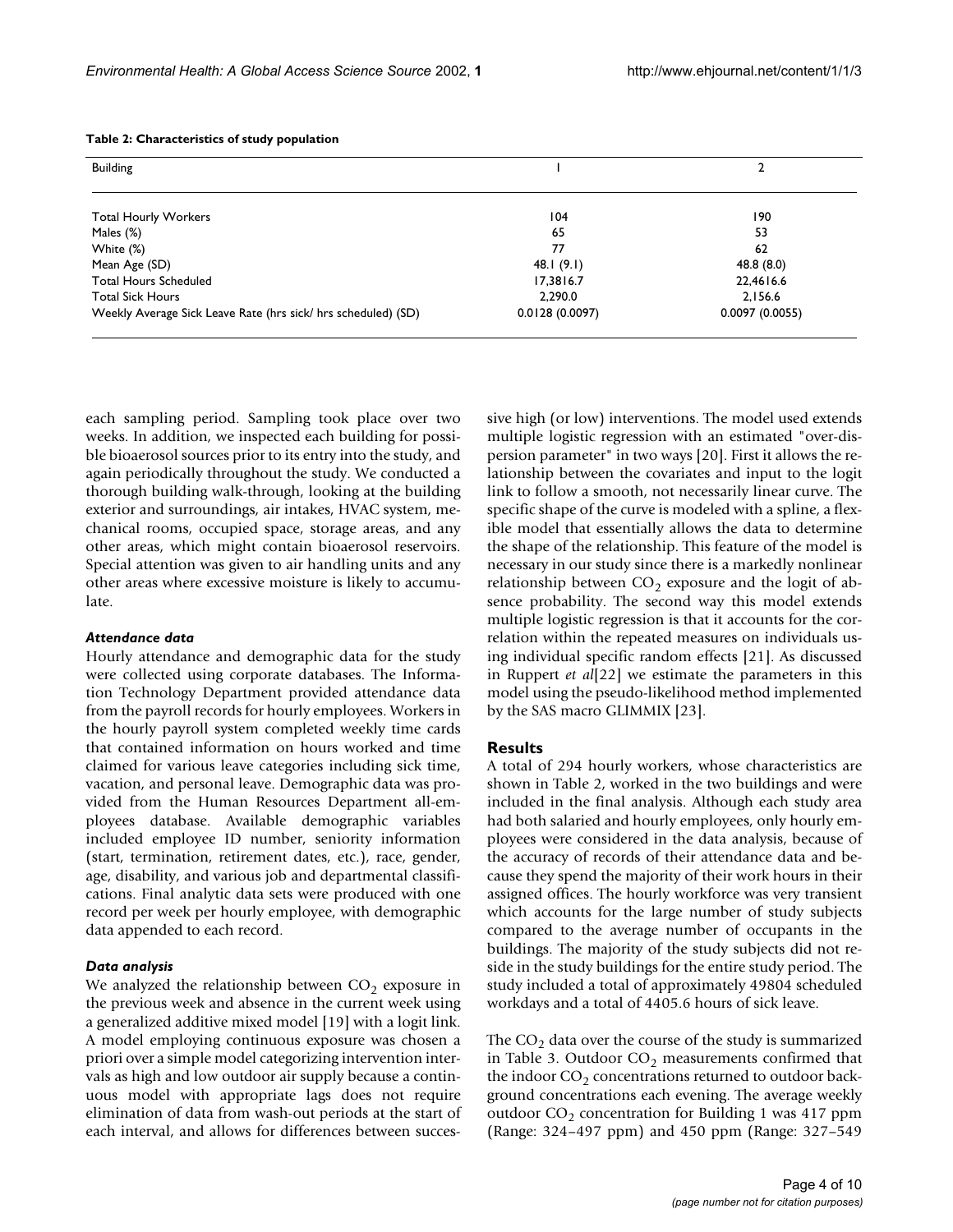|                                   |                 | <b>Building</b> |
|-----------------------------------|-----------------|-----------------|
|                                   |                 | $\mathbf{2}$    |
| Maximum Daily Peak Differential   | 312             | 275             |
| Daily Average Differential (ppm)  |                 |                 |
| Mean (SD)                         | 111(67)         | 123(38)         |
| Minimum                           | $\overline{10}$ | ٦               |
| Maximum                           | 309             | 215             |
| Weekly Average Differential (ppm) |                 |                 |
| Mean (SD)                         | 111(54)         | 123(30)         |
| Minimum                           | 37              | 71              |
| Maximum                           | 252             | 169             |

#### Table 3: Carbon dioxide concentration differentials<sup>1</sup>(ppm)

<sup>1</sup>Concentration differential was the workday, 9AM-5PM, CO<sub>2</sub> concentration minus the IAM-3AM average CO<sub>2</sub> concentration.

| Period                 |                  |                             | Building I                                                       |                                                                                 |                                             |
|------------------------|------------------|-----------------------------|------------------------------------------------------------------|---------------------------------------------------------------------------------|---------------------------------------------|
| Dates                  | Outdoor Air Rate | Average<br>ACH <sup>I</sup> | Average $CO2$ Differential<br>during day of SF <sub>6</sub> test | $CO2$ Differential (ppm)<br>during period during<br>day of SF <sub>6</sub> test | Sick Leave Rate (sick<br>hrs/scheduled hrs) |
| Jan 2000 - April 2000  | High             | 2.5                         | 107                                                              | 127                                                                             | 0.0108                                      |
| April 2000 - June 2000 | Low              | 0.71                        | 213                                                              | 192                                                                             | 0.0129                                      |
| July 2000 - Oct 2000   | High             | 2.6                         | 0                                                                | 82                                                                              | 0.0154                                      |
| Nov 2000 - March 2001  | Low              | <b>NA</b>                   | <b>NA</b>                                                        | 95                                                                              | 0.0159                                      |
| March 2001 - May 2001  | High             | 1.3                         | 153                                                              | 126                                                                             | 0.0118                                      |
| May 2001 - June 2001   | Low              | <b>NA</b>                   | <b>NA</b>                                                        | 144                                                                             | 0.0068                                      |
|                        |                  |                             | <b>Building 2</b>                                                |                                                                                 |                                             |
| Nov 2000 - Dec 2000    | Low              | <b>NA</b>                   | <b>NA</b>                                                        | $\mathbf{H}$                                                                    | 0.0090                                      |
| Dec 2000 - Feb 2001    | High             | 1.2                         | 145                                                              | 120                                                                             | 0.0088                                      |
| March 2001 - May 2001  | Low              | <b>NA</b>                   | <b>NA</b>                                                        | 142                                                                             | 0.0104                                      |
| May 2001 - June 2001   | High             | <b>NA</b>                   | <b>NA</b>                                                        | 129                                                                             | 0.0130                                      |

#### Table 4: Average CO<sub>2</sub> differential, air changes per hour and sick leave rates for each intervention period

<sup>1</sup> Average air changes per hour computed from  $SF_6$  tracer gas decay

ppm) for Building 2. Figure 1 displays the weekly  $CO<sub>2</sub>$ concentration differential and the weekly sick leave rates for the two buildings included in the final analysis. Data gaps in Figure 1 represent time periods when  $CO<sub>2</sub>$  data was unavailable or HVAC dampers were being reset.

<span id="page-4-0"></span>The average  $CO<sub>2</sub>$  differential, air exchange rate, and sick leave rates for each intervention cycle are displayed in Table [4.](#page-3-0) The  $CO<sub>2</sub>$  differential is well correlated with the outdoor ventilation rates, indicating that  $CO<sub>2</sub>$  differential is an adequate surrogate of outdoor ventilation rates. We were unable to achieve the desired  $CO<sub>2</sub>$  differentials of 350–500 ppm during low ventilation periods. Although we attempted to alter the  $CO<sub>2</sub>$  concentrations by locking the outdoor air dampers to fixed positions, in some cases the dampers did not remain in position. This resulted in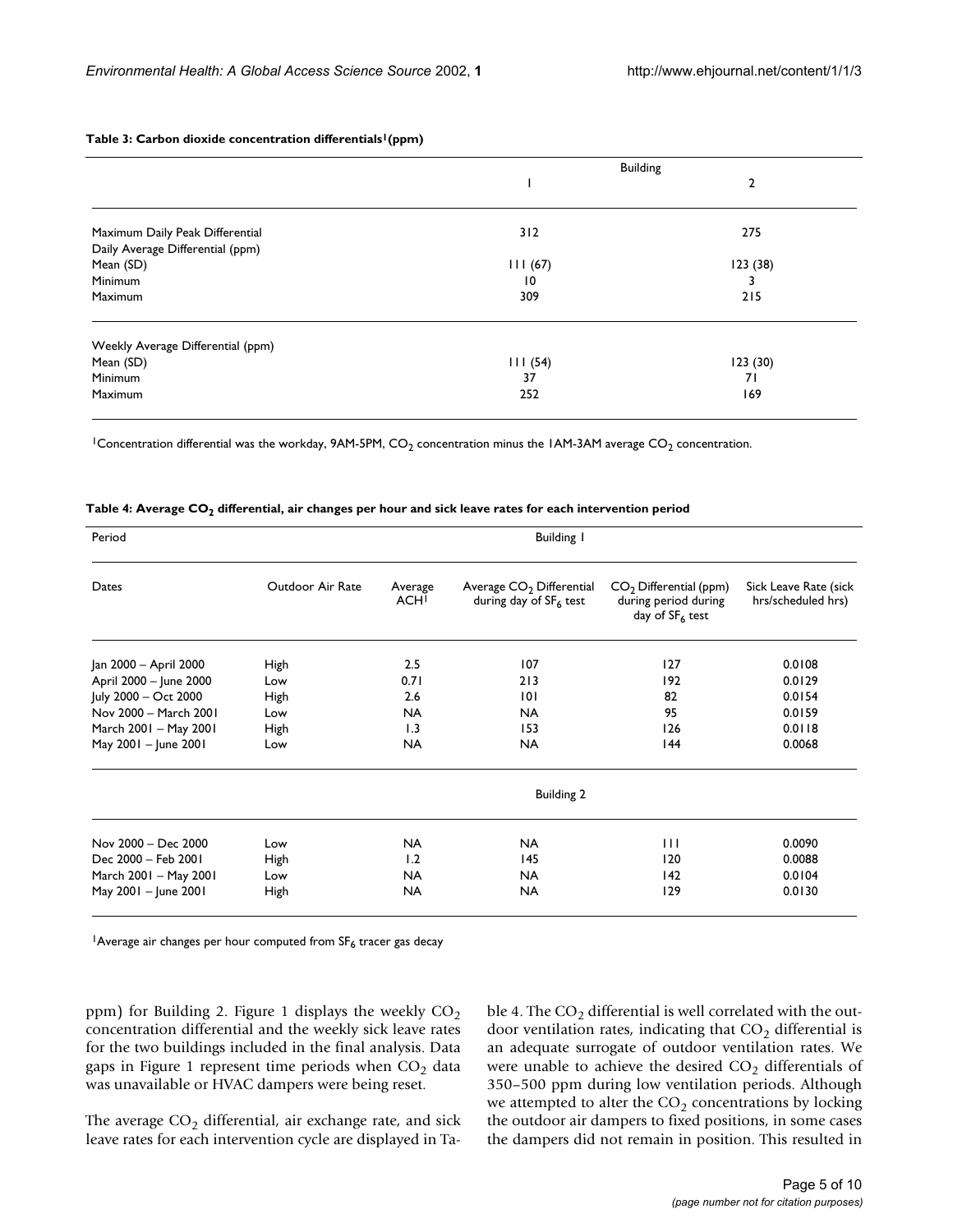

#### **Figure 1**

Weekly CO<sub>2</sub> concentration differential (ppm) and weekly sick leave rates for Building 1 and Building 2. Data gaps reflect periods during which monitors were recalibrated and dampers were reset.

less control over the air supply rates than we had hoped. Additionally, during December 2000 the chiller unit in Building 1 was turned off, and as a result, the outdoor dampers were set to open automatically when the outdoor temperature was over 0°C. The loss of control over the damper settings resulted in uncontrolled rates of outdoor air supply in Building 1 after December 2000. The measured air exchange rates (Table [4](#page-3-0)) support this conclusion. During the first two high ventilation cycles in Building 1 the air exchange rates were measured at above 2 per hour, while during the first low ventilation cycle, the outdoor air supply was measured at less than 1 air change per hour (ACH). After the dampers were adjusted in December 2000, the ACH and  $CO<sub>2</sub>$  differentials were uncorrelated with the desired intervention throughout the remainder of the study. Although we were able to manipulate the HVAC system in Building 2, it appears that we

were never able to alter the  $CO<sub>2</sub>$  concentrations in the building.

To determine if the number of occupants was driving the levels of  $CO<sub>2</sub>$  in the buildings, random headcounts were taken throughout the study to approximate the total population of the buildings. The number of occupants was weakly correlated with the average  $CO<sub>2</sub>$  differential from same day in each building (Building  $1: r = 0.08$ ; Building 2:  $r = 0.2$ ). Air sampling for endotoxin and PM<sub>2.5</sub> was conducted on four occasions in Building 1 and once in Building 2 (Table [5](#page-4-0)); the levels were well below those thought to be associated with symptoms. Samples were collected only once in Building 2 because we were unable to alter the  $CO<sub>2</sub>$  concentrations, and therefore we considered the entire time period that Building 2 was under study as one cycle.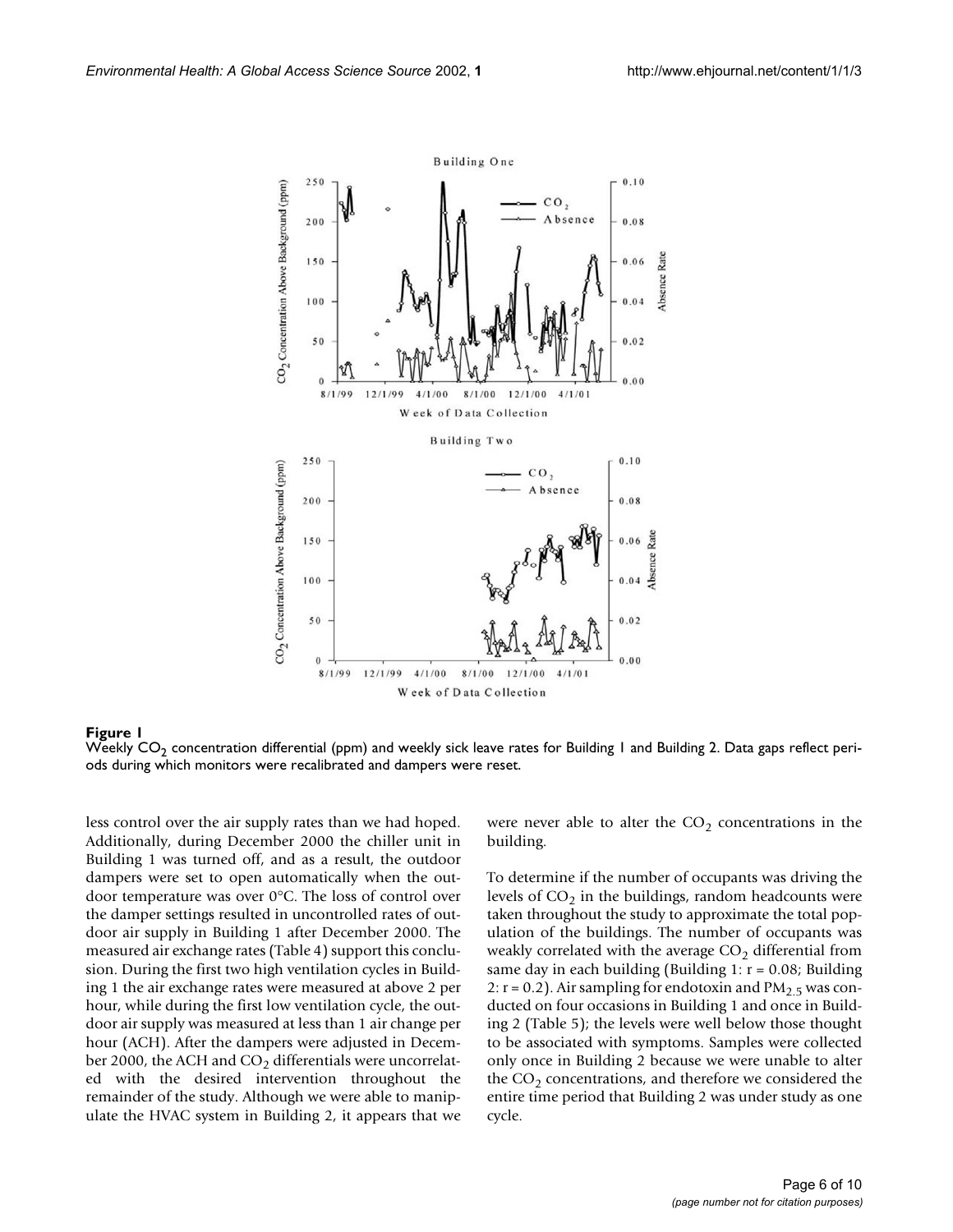|                                                                      |                  |                 | <b>Building</b><br>2 |                        |
|----------------------------------------------------------------------|------------------|-----------------|----------------------|------------------------|
| Outdoor Air Rate                                                     | High             | Low             | High                 | Low                    |
| Endotoxin<br>No. Samples Collected<br>Mean $(EU/m^3)$ (SD)           | 6<br>0.12(0.05)  | 7<br>0.12(0.06) | 3<br>0.09(0.02)      | <b>NA</b><br><b>NA</b> |
| $PM2.5$ Sampling<br>No. Samples Collected<br>Mean $(\mu g/m^3)$ (SD) | 6<br>10.49(4.34) | 7.78(2.67)      | 3<br>6.88(0.97)      | <b>NA</b><br><b>NA</b> |

### Table 5: Airborne endotoxin and particulates (PM<sub>2.5</sub>)

#### **Table 6: Logistic generalized additive mixed models**

| <b>Building I Logistic Model</b> |           |         |                        |
|----------------------------------|-----------|---------|------------------------|
| Coefficient                      | Estimate  | Std Err | p-value (2 sided test) |
| Intercept                        | $-3.6933$ | 0.1545  | < 0.0001               |
| Male                             | $-0.4792$ | 0.3843  | 0.0007                 |
| Caucasian                        | 0.6852    | 0.5373  | 0.1465                 |
|                                  |           |         |                        |
| Age                              | $-0.0139$ | 0.0231  | 0.4323                 |
| $S_b^2 = 1.02^a$                 |           |         |                        |
| $S_e^2 = 0.65^b$                 |           |         |                        |
| <b>Building 2 Logistic Model</b> |           |         |                        |
| Coefficient                      | Estimate  | Std Err | p-value (2 sided test) |
| Intercept                        | $-4.2595$ | 0.1088  | < 0.0001               |
| Male                             | 0.0784    | 0.3166  | 0.5686                 |
| Caucasian                        | 1.0943    | 0.3473  | < 0.0001               |
| Age                              | $-0.0037$ | 0.0187  | 0.9892                 |
| $S_b^2 = 2.19^a$                 |           |         |                        |
|                                  |           |         |                        |
| $S_e^2 = 0.51^b$                 |           |         |                        |

 $^aS_b^{\phantom{b}2}$  is the estimated variance of the individual random effects.  $^bS_e^{\phantom{b}2}$  is the estimated overdispersion parameter.

Generalized additive mixed models with logit links were fit for the individual buildings. We modeled the probability of an occupant having any absences during a week dependent on the  $CO<sub>2</sub>$  differential from the previous week (one-week lag). Models with no lag and two-week lags were also fit.  $CO<sub>2</sub>$  differential was modeled as a continuous predictor because merely comparing the intervention periods would not have allowed for differences between intervals assigned to the high ventilation condition and

similarly each low ventilation interval. Poisson models were also constructed with days of absence during the week as the dependent variable. The Poisson models gave fits similar to those obtained from the logistic models. Final models contained covariates for gender, race, age and individual random effects, which allow for correlation of absence rates within individuals (Table [6](#page-4-0)). A smooth term for time was included to control for unexplained trends in absence and the seasonality of absence. When the smooth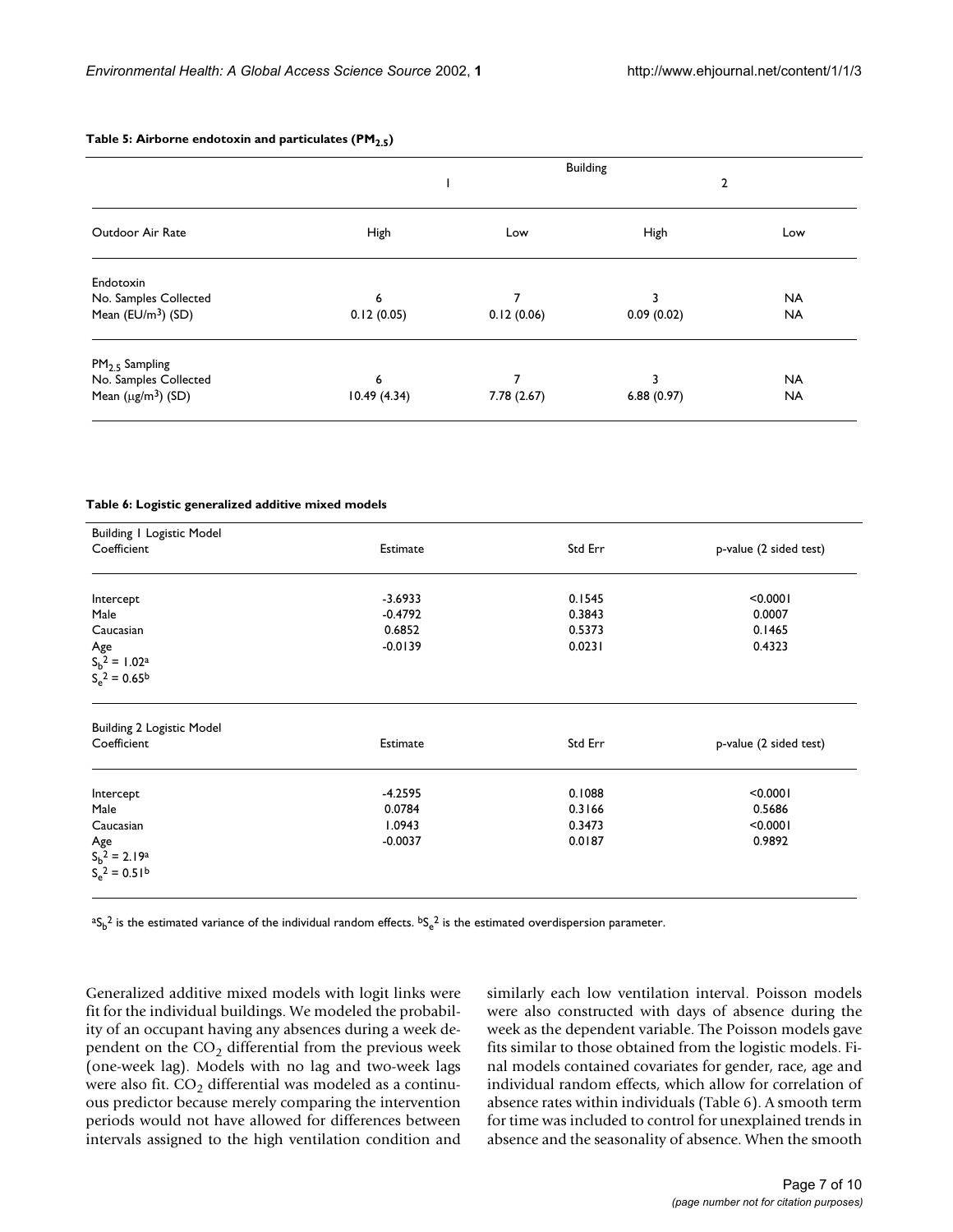

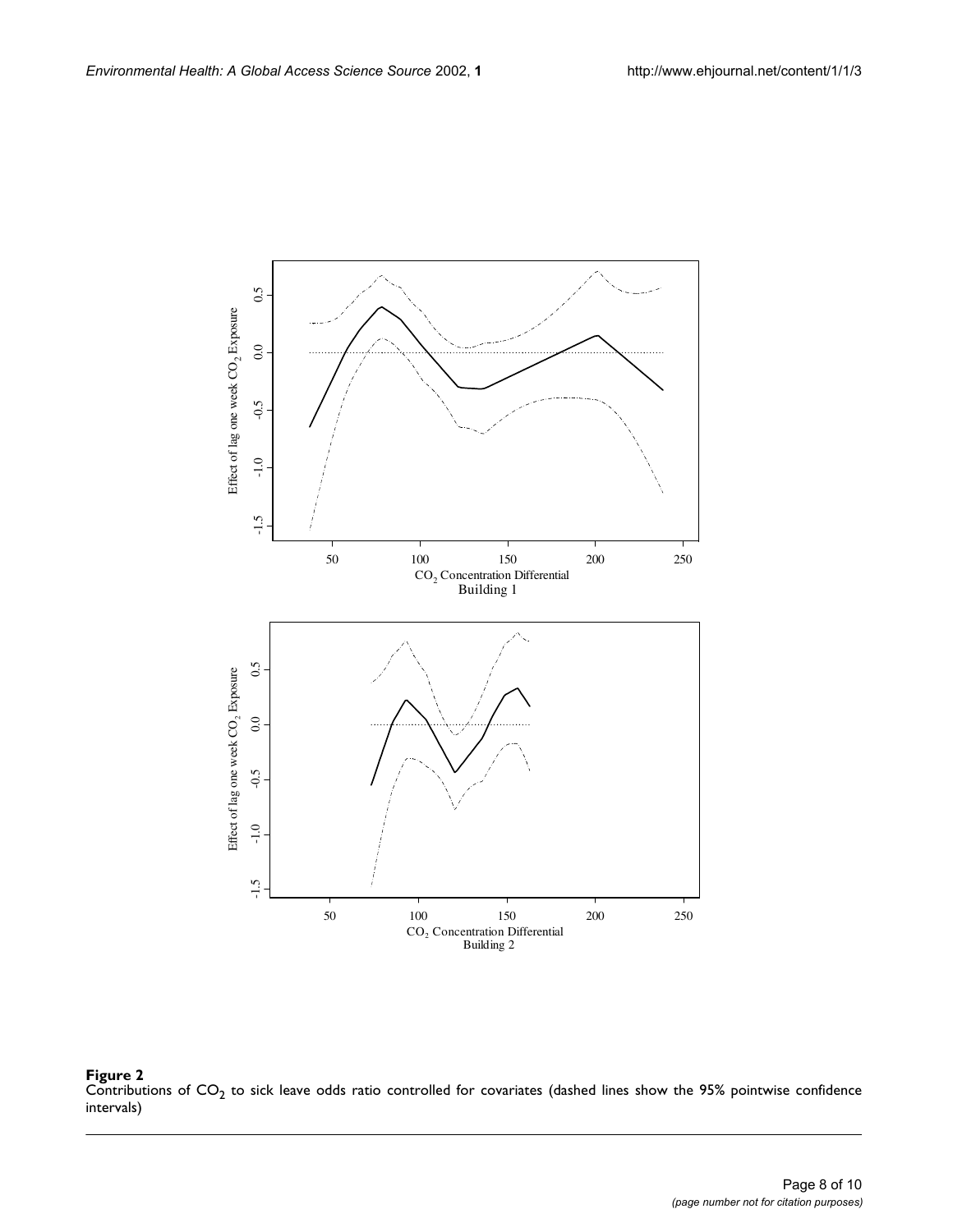term for time was not included, the shape of the curves did not change considerably, although the pointwise standard errors around the estimated curve increased substantially. Age, which was modeled as a continuous variable, was not significant in the models, while gender was significant in the Building 1 model and race was significant in the Building 2 model.

We did not observe a consistent association between  $CO<sub>2</sub>$ differential and absence at the levels of  $CO<sub>2</sub>$  under study (Figure 2). In general, portions of the fitted smooth curves are significantly different from zero if the curve and the confidence interval curves are all above or below zero. When data from the two buildings were combined, no association was observed between  $CO<sub>2</sub>$  concentrations above background and sick leave.

# **Discussion**

In this intervention study of sick leave absences among hourly employees at Polaroid Corporation offices in suburban Boston, Massachusetts, we did not find a consistent positive relationship between indoor  $CO<sub>2</sub>$  concentrations and sick leave. This result is in contrast to the results of our earlier observational study at Polaroid, which found a significant association of outdoor air supply rates and sick leave [15]. In the earlier study, we used a larger number of work areas (115) including areas with lower ventilation and higher  $CO<sub>2</sub>$  concentrations than were available for this intervention study. However, the previous study relied on a small number of  $CO<sub>2</sub>$  measurements and primarily used expert judgment, of an industrial hygienist blinded to absence rates, to assign outdoor air supply rates to buildings. Thus, the intervention study was undertaken to confirm and extend the earlier findings.

In the earlier study, estimated outdoor air supply rates ranged from 12–24 liters per second (l/s) per person. In the current study, we can calculate the outdoor air supply rates if we assume a steady state  $CO<sub>2</sub>$  concentration in the study buildings, although this assumption is questionable. Using the steady state equation relating  $CO<sub>2</sub>$  levels and outdoor air supply rates, we calculate outdoor air supply rates that are nearly double that of the previous study, with the average daily outdoor supply rate of approximately 45 l/s per person for Building 1 and approximately 40 l/s per person for Building 2 as estimated from average  $CO<sub>2</sub>$  concentrations. We attempted to control indoor  $CO<sub>2</sub>$ concentrations by adjusting the supply of outside air supply, but the buildings available for the intervention study had an excess of ventilation capacity relative to the volume of office space and number of office workers. While these characteristics were advantageous for obtaining low  $CO<sub>2</sub>$  concentrations relative to background, it was difficult to increase the concentrations of  $CO<sub>2</sub>$  substantially above background. ASHRAE standards allow for up to 700

ppm  $CO_2$  above background in office buildings [24], while the maximum  $CO<sub>2</sub>$  concentration above background in our buildings was 312 ppm; the average was less than half that.

This study showed that at high outdoor air supply rates sufficient to give weekly average indoor  $CO<sub>2</sub>$  concentrations in the range of 50 to 200 ppm above background, sick leave is not associated with outdoor air supply rates. However, this study does not address the question of whether outdoor air supply rates resulting in  $CO<sub>2</sub>$  concentrations between 200 and 700 ppm above background can be experimentally shown to drive changes in sick leave rates as suggested by observational data. While this result is of interest to large, highly ventilated corporate offices, it cannot be extrapolated to buildings with lower rates of outdoor air supply.

# **Abbreviations**

ACH Air changes per hour

ASHRAE American Society of Heating, Refrigeration, and Air-Conditioning Engineers

HVAC Heating, Ventilation and Air-conditioning

KLARE Kinetic limulus assay with resistant-parallel-line estimation

### **Competing Interests**

None declared

# **Authors' contributions**

TM participated in the study coordination, data collection, carried out the molecular analysis and drafted the manuscript. JS performed statistical analysis. KA participated in data collection and statistical analysis. MW participated in study design and facilitated site access. SR participated in data collection and in the study design and coordination. DM conceived of the study, and participated in its design and coordination. All authors contributed to and approved the final version of the manuscript.

### **Acknowledgements**

This work was supported by National Institute of Occupational Safety and Health, Grant number OH03694 and by National Institute of Environmental Health Sciences Center Grant 2P30ES00002. The National Institute Health's Training Program in Environmental Health Sciences number 2T32ES07155 supported Dr. Myatt.

#### **References**

- 1. [Leclair JM, Zaia JA, Levin MJ, Congdon RG, Goldmann DA:](http://www.ncbi.nlm.nih.gov/entrez/query.fcgi?cmd=Retrieve&db=PubMed&dopt=Abstract&list_uids=7351951) **[Airborne](http://www.ncbi.nlm.nih.gov/entrez/query.fcgi?cmd=Retrieve&db=PubMed&dopt=Abstract&list_uids=7351951) [transmission of chickenpox in a hospital.](http://www.ncbi.nlm.nih.gov/entrez/query.fcgi?cmd=Retrieve&db=PubMed&dopt=Abstract&list_uids=7351951)** *N Engl J Med* 1980, **302:**450-453
- 2. [Brundage JF, Scott RM, Lednar WM, Smith DW, Miller RN:](http://www.ncbi.nlm.nih.gov/entrez/query.fcgi?cmd=Retrieve&db=PubMed&dopt=Abstract&list_uids=3346987) **[Building](http://www.ncbi.nlm.nih.gov/entrez/query.fcgi?cmd=Retrieve&db=PubMed&dopt=Abstract&list_uids=3346987)[associated risk of febrile acute respiratory diseases in Army](http://www.ncbi.nlm.nih.gov/entrez/query.fcgi?cmd=Retrieve&db=PubMed&dopt=Abstract&list_uids=3346987) [trainees.](http://www.ncbi.nlm.nih.gov/entrez/query.fcgi?cmd=Retrieve&db=PubMed&dopt=Abstract&list_uids=3346987)** *JAMA* 1988, **259:**2108-2112
- 3. [Richards AL, Hyams KC, Watts DM, Rozmajzl PJ, Woody JN, Merrell](http://www.ncbi.nlm.nih.gov/entrez/query.fcgi?cmd=Retrieve&db=PubMed&dopt=Abstract&list_uids=8363011) [BR:](http://www.ncbi.nlm.nih.gov/entrez/query.fcgi?cmd=Retrieve&db=PubMed&dopt=Abstract&list_uids=8363011) **[Respiratory disease among military personnel in Saudi](http://www.ncbi.nlm.nih.gov/entrez/query.fcgi?cmd=Retrieve&db=PubMed&dopt=Abstract&list_uids=8363011)**